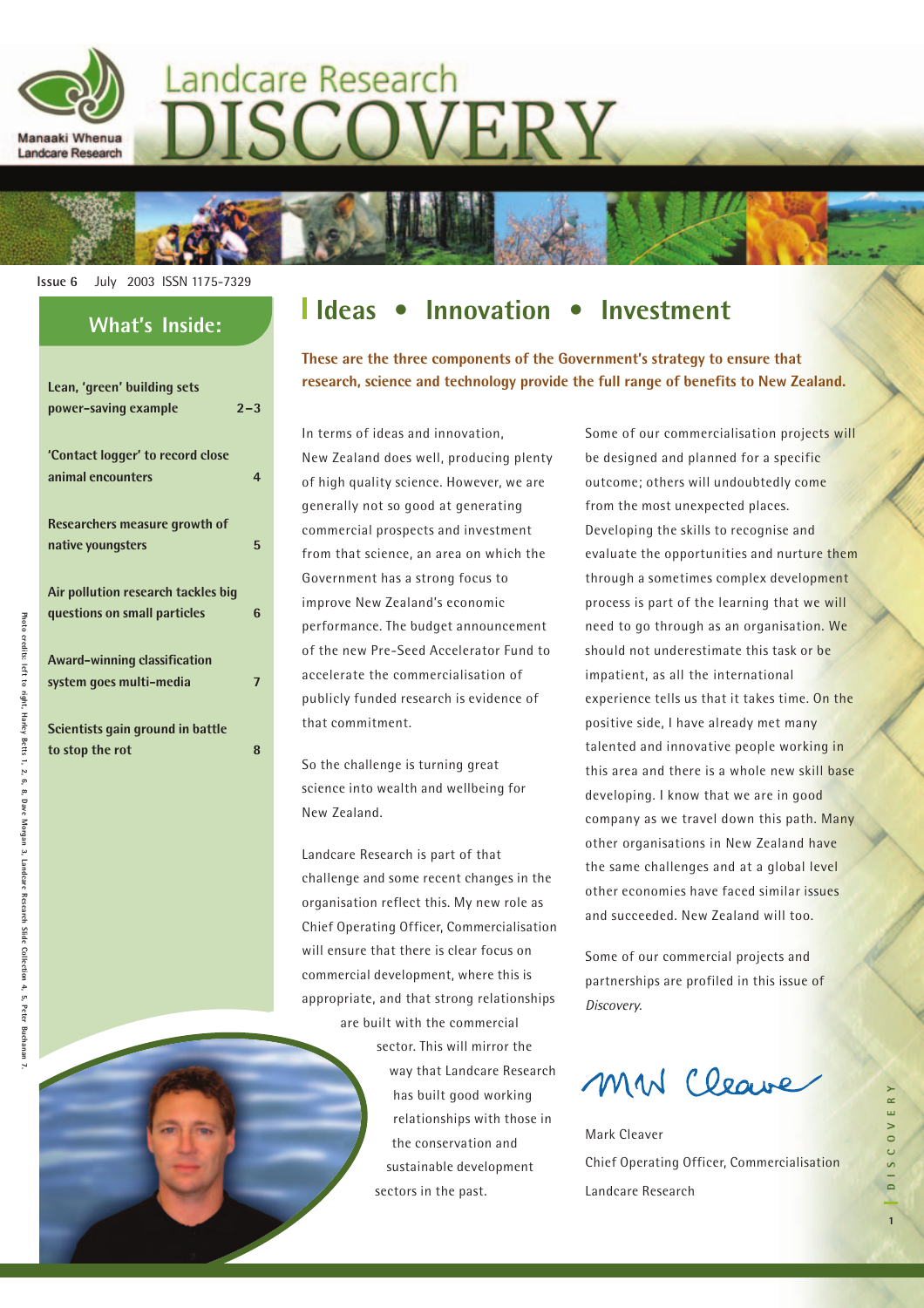### **Lean, 'green' building sets power-saving example**

**While the recent power crisis has alerted New Zealanders to the need for energy conservation, Landcare Research's energy-efficient 'green' building currently under construction is forecast to use just half the power of a regular office building.**

The building, on Auckland University's Tamaki campus, is scheduled for completion toward the end of the year. The three-storey building will house about 90 staff, from both Landcare Research and the Ministry of Agriculture and Forestry. It will also become the new home for about 6.5 million insects in the New Zealand Arthropod Collection, and about 65,000 fungal specimens in the New Zealand Fungal Herbarium (PDD).

Landcare Research Operations Manager Maggie Lawton says the power savings will come despite the high energy requirements of keeping the collections and laboratories at the cool temperatures and low humidity required.

"In fact, the laboratories will use only a third of the power of regular laboratories.

"We forecast that we will save many thousands of dollars in electricity charges over the coming years. The building will also catch rainwater from the roof detaining about 150,000 litres in storage tanks. This will save us at least \$3,000 a year in water charges."

Chow Hill Architects was selected as principal design consultant. "Part of our brief was to demonstrate that a 'green building' can be constructed at comparable cost to an ordinary building," says project director Maurice Kiely. "Also, the building will have a relatively conventional outward

appearance, with features that can easily be used in other sites and building types. It is proof positive that a building does not have to be 'strange' or 'wacky' to be green."

Mr Kiely says five key design principles form the foundation of the building's success.

"Firstly, the building is oriented to enhance shading from the sun, and to minimise heat gain at the hottest times of day. It is a narrow building with a high mass, and both of these features help to retain a stable temperature inside. The building shape allows natural light and air to get in. The building is also highly insulated, with carefully chosen materials for the walls and façade, and double glazed windows. Additionally,

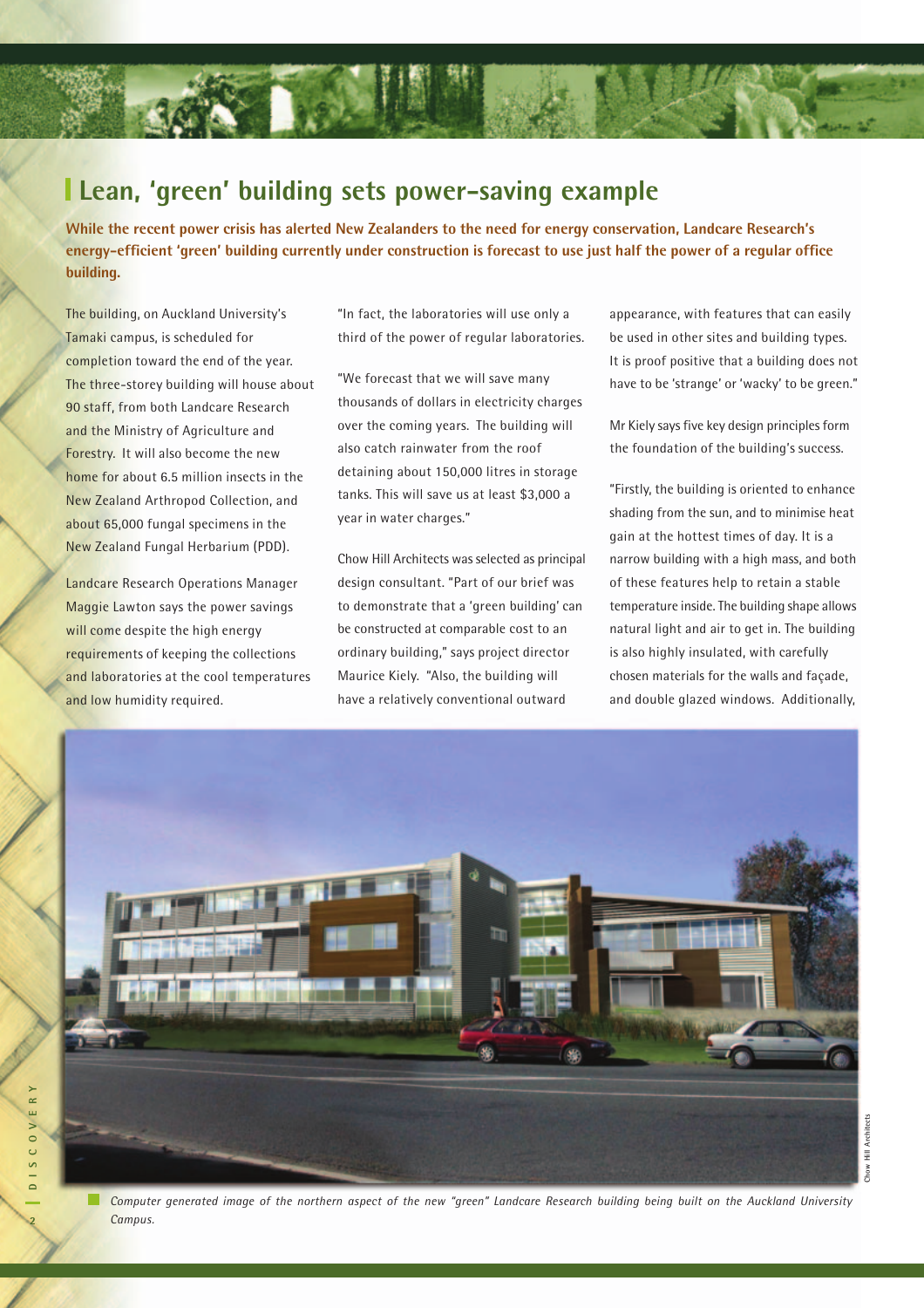

*Computer generated image of the north-eastern aspect of the building.*

materials have minimal finishing, and are locally sourced wherever possible.

"These factors combine to make the building as sustainable as any building in Australasia, based on recognised performance indicators," says Mr Kiely.

Engineers from Connell Mott MacDonald designed many of the energy and watersaving features. "We obtained climate data for Auckland, so we could look at light angles and intensity and temperatures for any time of day, and any day of the year," says the company's head of mechanical services, Neil Purdie. "We used that information to create computer models of daylight levels in the building, and help select a design and materials to optimise ambient light and heat storage."

Connell Mott MacDonald also used climate data to decide the capacity of the rainwater tanks to provide enough water for use in the building and greenhouses. The water will be heated by solar power and used in hand basins and water heaters throughout the building. Waste heating from freezer and refrigerating systems

will be recovered to help heat the water.

The rainwater will also be used for flushing the urinals and 'conventional' toilets on the ground floor (composting toilets will be installed on the first and second floors). A windmill will pump water to the top of the roof for flushing purposes, when needed.

Special gardens and soak holes will absorb any excess water. The amount of water entering the stormwater system is greatly reduced.

On a different note, the building has been designed to be more earthquake resistant than regular buildings, because of the irreplaceable (and heavy) collections it houses. It is designed to withstand a one in 600 year earthquake.

Mr Purdie says as an engineer, the project offered exciting opportunities to design and test new technologies. "It has also been very refreshing to work with such technologically informed clients.

"All in all, the building sets a benchmark for sustainability. We hope that it inspires others to build with similar concepts in mind. Environmentally sustainable buildings not only help to save power, they help in a range of ways to improve our urban environments."

**Funding:** Landcare Research

Contact: **Margaret Lawton** Landcare Research, C/- University of Auckland, Tamaki. (09) 373 7599 xtn 3755 LawtonM@LandcareResearch.co.nz



*Computer generated image of the southern aspect of the building, as seen from*  $\sim$ *Auckland University's Ring Road.*

**Chow Hill Architects**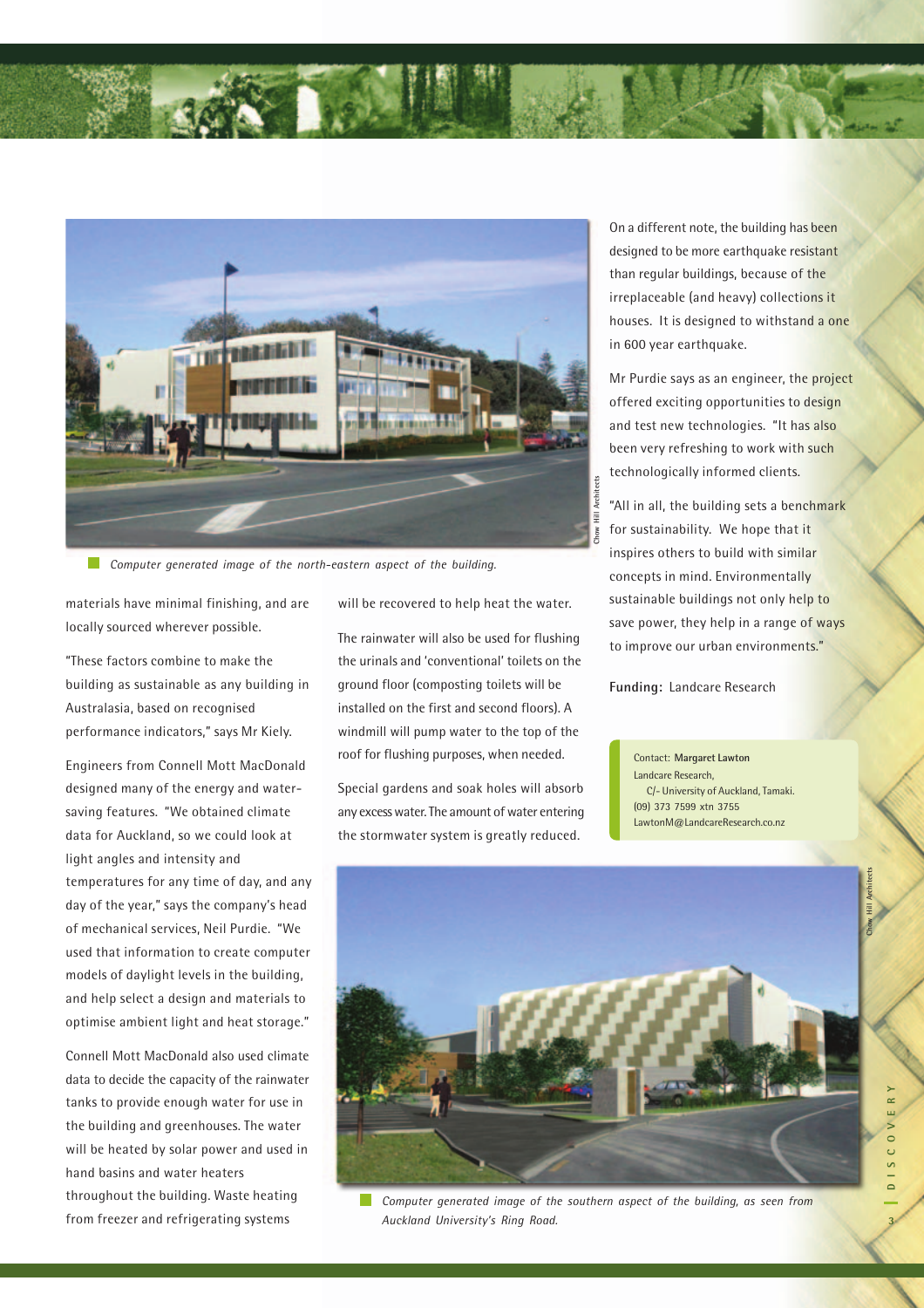

### **'Contact logger' to record close animal encounters**

**An innovative device designed in New Zealand to log interactions between animals is being trialled in the United States, in a study on the spread of rabies among raccoons.**

The 'contact logger' was invented by staff at Sirtrack Ltd, a subsidiary company of Landcare Research that designs and manufactures wildlife tracking equipment for use on birds and animals. These devices can be used to measure activity, mortality (indicating when an animal has died), heart rate, temperature and sound. The new contact logger acts as a proximity detector, recording when animals come within a prescribed distance of each other.

Sirtrack Manager Dave Ward says the information the contact logger gathers is important for agencies wanting to know more about the spread of disease through a population.

"We have had interest from agencies concerned about the spread of Bovine Tb in badgers in the UK, and deer and possums in New Zealand. But the main driver is a team from the Max McGraw Wildlife Foundation in Illinois. Raccoons are vectors for rabies, which can also be passed on to humans. The Foundation wants data on contact between raccoons, to help construct a computer model of the

"We sent them 10 prototype devices which fit onto raccoon-size collars. These will show how often raccoons come within a set distance of each other.

expected spread of the disease into Illinois.

"The devices can also be used to detect the presence or absence of animals at nest sites, dens and other places of interest, and record how often individual animals pass by fixed points."



*Sirtrack technician Simon Klaus, testing the contact logger before it is sent to the USA.*



*The contact logger, packaged into a raccoon-size collar.*

Mr Ward says each device will broadcast a unique ID code, while simultaneously listening for others.

"If another ID code is detected it means another animal has come within range. The receiving unit records the time this happened, and the ID code of the transmitting unit. The other unit is also listening, and does the same.

"We have anticipated the problem of a 'memory flood' occurring when animals den together, or come into contact with three or

more other animals at once. The units are pre-programmed to cope with this.

"Additionally, the devices contain a standard radio transmitter. Therefore, we can go and find the animal and retrieve its collar if we need to."

Once retrieved, the contact logger can be plugged into a computer and the data downloaded.

"Further refinements are possible depending on market demand. Instead of being plugged into a computer, the loggers could transmit their proximity data by radio waves, or even via satellite."

From the data down<br>
"Further refinemed<br>
depending on man<br>
Instead of being p<br>
computer, the log<br>
transmit their pro<br>
radio waves, or ev<br>
satellite."<br>
Mr Ward says just a<br>
contact loggers we<br>
for the raccoon stude in future Mr Ward says just as the prototype contact loggers were customised for the raccoon study, devices made in future will also be customised. "They will have different sizes and different battery weights, depending on the animal concerned. They will also be programmed to detect proximity at different distances, up to several hundred metres."

The contact loggers will be exhibited at the Wildlife Management Congress (hosted in part by Landcare Research) at the University of Canterbury, December 1-5.

**Funding:** Sirtrack Ltd

Contact: **Dave Ward** Sirtrack, Havelock North (06) 877 7736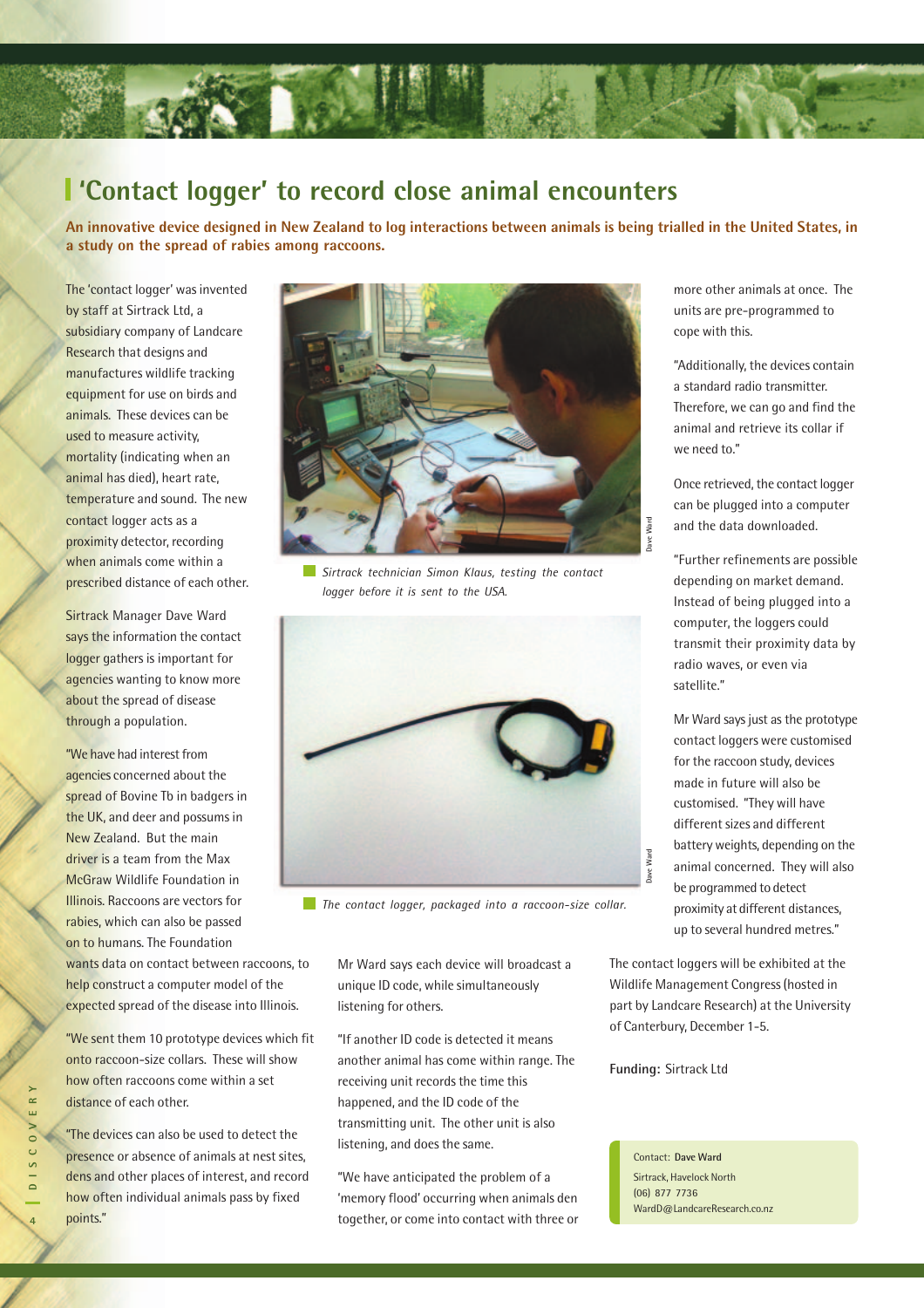#### **Researchers measure growth of native youngsters**

**Twelve popular native plant species are being studied to better understand their growth rates as young plants.**

Four years into the ground-breaking (and at times, back-breaking) project, the findings are providing valuable information to those wishing to reestablish native trees in riverside areas, and/or improve riverbank stability.

The 12 species are those commonly found in riverbank areas. They are: cabbage trees, lemonwood, kowhai, ribbonwood, lacebark, mānuka, tutu, karamū, māpou, kōhūhū, rewarewa and five-finger. More than 60 seedlings of each species were randomly planted on a river terrace at Gisborne's Tairawhiti Polytechnic. Each year, ten plants of each species have been carefully extracted for measurement using an air lance to minimise damage to their root systems.

Landcare Research scientist Dr Mike Marden says growth rates have soared. "Until the trees were two, only modest growth occurred. Now, most trees are displaying a dramatic increase in their annual growth rate.

"Getting them out of the ground can be backbreaking, and the amount of work required to partition and measure foliage, branches, stems and roots back in the laboratory is mind boggling. Because there was no precedent, we had no idea how quickly these trees would grow or how demanding this work would be.

"Now, for the first time, we are getting an insight into above- and below-ground differences in growth performance between species during their early years."

Dr Marden says these insights are already proving useful. "For example, I thought I had allowed ample growing space for the trees, but in fact I underestimated their requirements.

"Each time we dig up a tree we find its roots have overlapped with others, sometimes by several metres.

"If people want individual trees to thrive, they should plant them much further apart than they may have planned. However, if they want



*Gisborne technician Donna Rowan using an air lance to extract the roots of a four year old tutu.*

the roots to knit together to help stabilise eroding stream banks, close plantings may be desirable."

Dr Marden says overall, ribbonwood, cabbage trees and tutu were the best performers.

"Within four years these have attained the best balance between above-ground growth, root volume and soil occupancy. It is these attributes that may ultimately assist with the design of restoration and rehabilitation projects."

Landcare Research scientist Dr Chris Phillips says most of the 12 species are shallow rooted, and have about 20% of their living weight or 'biomass' under the ground. "However, ribbonwood and tutu have more extensive root systems, with about a third of their biomass underground. If you want to avoid using willow trees and/or help promote the resurgence of native trees, these two species will help to stabilise your soil.

"Roots in soil are just like steel bars in concrete – they provide additional strength by their reinforcing action."

The research into their growth rates is also providing essential information from a greenhouse gas perspective, as Landcare Research scientist Dr Craig Trotter explains.

"We have had very little information on the growth rates of New Zealand shrubland species which, under the Kyoto Protocol, may become important for storing carbon. We need to calculate carbon storage in vegetation and report on it every five years. By knowing the area of different shrubland types from vegetation maps, and their growth rates, reporting becomes an inexpensive desk-exercise.

"The role of these plants in preventing soil erosion has carbon consequences as well. Eroded soil releases CO<sub>2</sub> to the atmosphere, as it moves from hill slopes to the sea. This can count against us in Kyoto calculations."

The project will continue for one further year. Meanwhile, Drs Marden and Phillips have been discussing the information gained so far with interested end-user groups.

**Funding:** FRST (Foundation for Research, Science and Technology)

Contact: **Mike Marden** Landcare Research, Gisborne (06) 863 1345 MardenM@LandcareResearch.co.nz **Chris Phillips** Landcare Research, Lincoln (03) 325 6700 PhillipsC@LandcareResearch.co.nz **Craig Trotter** Landcare Research, Palmerston North (06) 356 7154 TrotterC@LandcareResearch.co.nz



 $\sim$ 

*Dr Mike Marden with a cabbage tree on the trial site.*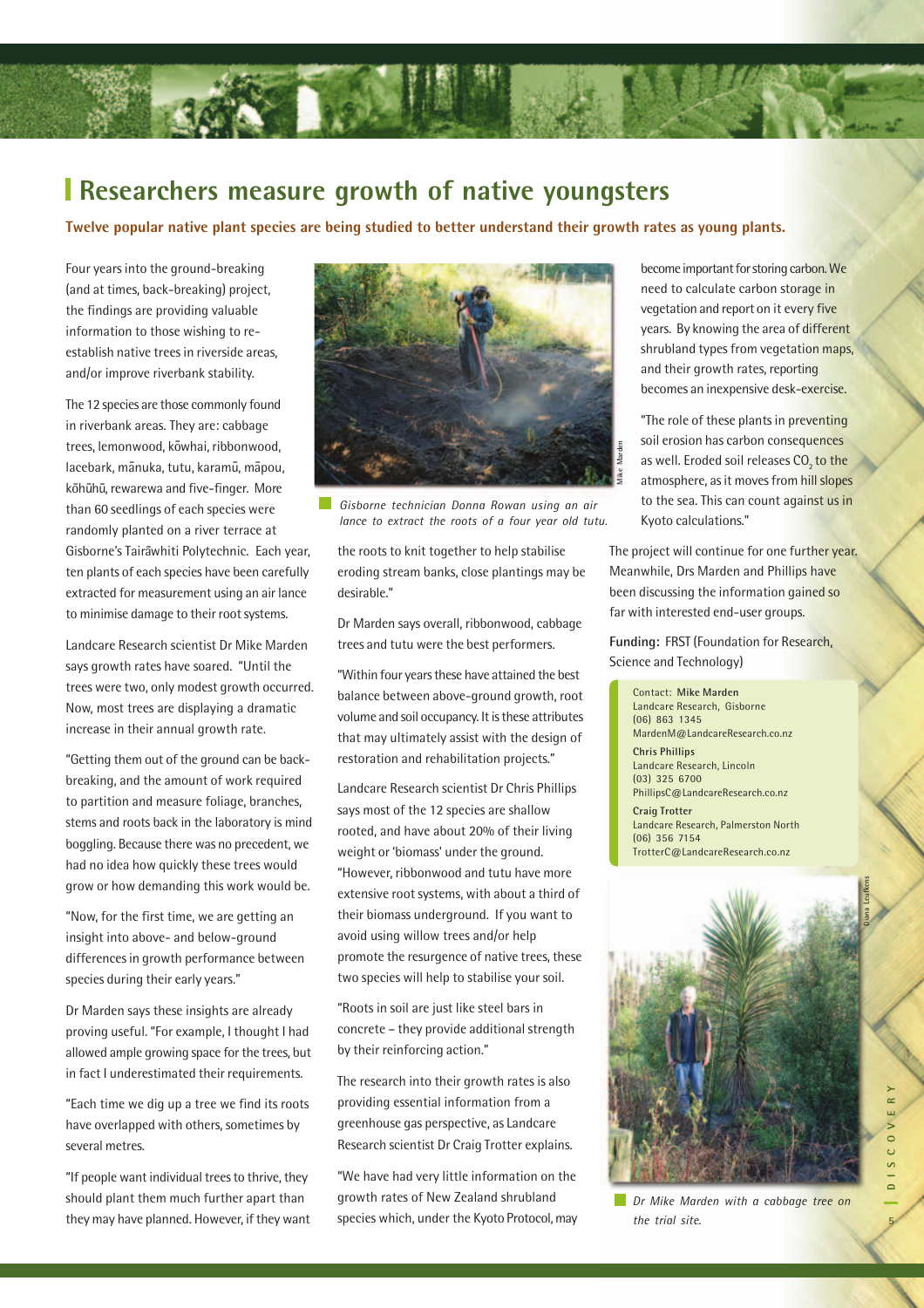# **Air pollution research tackles big questions on small particles**

**Work by Landcare Research is helping to define the size of the health threat in urban skies by measuring tiny air pollution particles—particles so tiny, they have escaped accurate measurement in the past.**

Toxic particles in polluted air are known to cause disease, although much is yet to be learned about which diseases are caused by which particles. The very smallest particles are believed to be the most dangerous, as they infiltrate to the deepest part of the lung. Landcare Research scientists studied Christchurch air because of the city's notorious smog problem and 'high pollution nights'. Environment Canterbury tests show the city exceeds the national

maximum PM10 levels about 30 times each winter. The PM10 levels refer to particles with a diameter of less than 10µm, which are easily inhaled into the deep lung.

Landcare Research scientist Dr Janine Clemons led the project. Dr Clemons says before her research, air pollution particles had only been measured by weight to air volume (µg/m<sup>3</sup>). "However, this method was skewed towards detecting the heavier, non-toxic particles, such as salt particles from sea air. We wanted to know more about any toxic particles present. We wanted to know their size, shape, surface area, number and origin."

With the help of two collaborators from Cardiff University in Wales, Dr Clemons sampled winter air in Christchurch and Dunedin for two weeks each in August 2001. The group used filters that 'vacuumed' particles out of the air, and changed the filters every two hours throughout the day and night. They also used 24-hour filters.

All the particles on the filters were examined using electron microscopy at the National History Museum in London. The particles were coated with gold and carbon, and electrons were 'fired' at them to produce visual representations, and to enable them to be counted and measured using a computer programme. The process provided valuable information that had not previously been



*Christchurch's notorious smog, winter 1999.*

available through weight measurements alone.

"We found that soot particles made up three quarters of the total number of particles in all filters," Dr Clemons says. "These particles can stem from the products from combustion, for example smoke, exhaust fumes and fly ash. As expected, we found that the readings were higher in the morning and at night.

"We saw, to our surprise, that there were some similarities between the night-time filters and filters from a smoker's home. The particles looked 'stickier', with more resin-like surfaces, not unlike the tar of cigarette smoke."

The scientists also found that the particles in the filters were well below 10µm.

"We found that they were all less than 2µm in size, with most of the toxic soot particles less than 0.1µm. Previously there was little understanding of size distribution, with most monitoring based on the weight of the particles.

'Therefore, we now have much more accurate information."

So what does all this mean for the health of Christchurch citizens?

"We know that the particles are harmful to human health," Dr Clemons says. "Our research has taught us more about the distribution, origins and size of these particles.

"However, further medical information is

needed on which characteristics besides size make particles harmful to humans, and which particles are the most harmful.

"Until researchers find some answers to these questions, any environmental policies designed to reduce the effects of air pollution on human health may not be accurate or even appropriate."

Further research into the constituents of fine particles is currently being undertaken by

*Magnification:* 20,000x.<br> *Magnification:* 20,000x.<br> *Magnification:* 20,000x.<br> *Magnification:* 20,000x.<br> *Magnification:* 20,000x.<br> *Magnification:* 20,000x.<br> *Magnification:* 20,000x.<br> *Magnification:* 20,000x.<br> *Magni* Environment Canterbury. Dr Clemons' research supports Environment Canterbury's findings that the majority of particles discharged during the wintertime are less than 2.5µm in size and are primarily produced by combustion. Her research has provided visual representation of particles by type and may provide valuable information regarding the physical mechanisms responsible for associated adverse health effects.

Funding: NSOF (Non Specific Output Funding), Commonwealth Science Fund

Contact: **Janine Clemons** Landcare Research, Lincoln (03) 325 6700 ClemonsJ@LandcareResearch.co.nz



*Scanning Electron Micrograph of particles on a filter background. The holes are part of the filter and are 0.66µm in diameter. The particles are agglomerated and in chain form, typical of urban air pollution.* Magnification: 20,000x.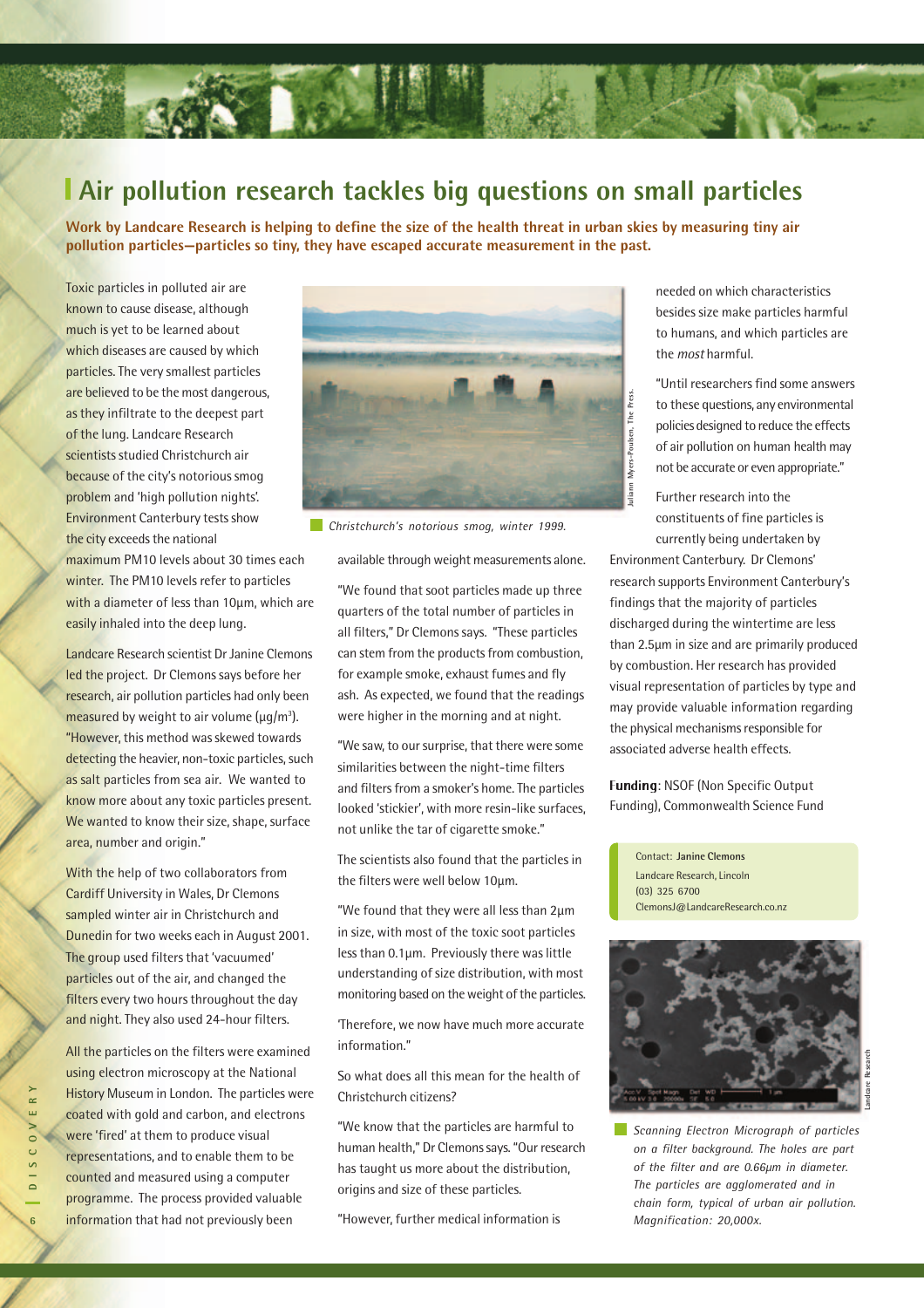### **Award-winning classification system goes multi-media**

**You've read the books; now try the CDs…**

LENZ (Land Environments of New Zealand) is a unique system that represents a paradigm shift from traditional geographic classifications. LENZ identifies environments that share similar climate, soil and landforms, regardless of where they occur. It hierarchically classifies our environments at four different levels, from 20 to 500 groups nationally. Using this unique approach, enquirers can find answers to diverse questions including: Where are New Zealand's most threatened ecosystems? Can a Martinborough vineyard grow the same grapes as Bordeaux? Where could New Zealand's native mistletoe be found? How far could the deadly southern saltmarsh mosquito spread?

In June, Environment Minister Marian Hobbs launched the two LENZ books. One, a fullcolour atlas for general use, provides a comprehensive background to the classification and describes and maps the units that make up the first two classification levels - 20 environments in Level I and 100 environments in Level II. The other book is a technical guide containing details of how the classification was produced, and descriptions of the more detailed classification levels, which contain 200 and 500 units nationally.

The two CDs accompanying the books contain digital copies of LENZ data. One has the four classification levels and the other has the underlying data used to define them. The principal author of the books and CDs, LENZ research scientist John Leathwick, says the books explain what LENZ does, and outline some of the insights LENZ offers. The CDs are the operating arm of the system.

"The CDs install digital data sets into your computer, with layers of information that you can view and analyse through a GIS system.

If, for example, you were interested in the distribution of alpine plants on limestone cliffs, LENZ digital data sets will help you identify sites where these plants are most likely to occur.

"The data layers in the CD are built on 20 years of research on climate, landform and soil variables, including temperature, solar radiation, rainfall, soil fertility, drainage and slope. Because they map areas of land that have similar environmental conditions regardless of where they occur in New Zealand, users can see where similar ecosystems occur, and use the data to make sound environmental management decisions.

"LENZ is a whole new way of looking at environmental data. It is already gaining strong usage from the Department of Conservation. It is a superb example of what can be achieved by collaboration between a Crown Research Institute and Central Government."

Environment minister Marian Hobbs has praised LENZ. "The resource will be

> *The basic level of LENZ: 20 environments spread throughout the country.*

invaluable to those involved in the conservation and restoration of native ecosystems, resource management, environmental risk management and biosecurity, and productive land uses such as agriculture and forestry," Ms Hobbs says.

"People who work in conservation, farming, forestry, horticulture, public health and local government resource management can all use this system.

"The challenge for conservation and resource managers is to use the resource with an open mind, and explore the range of applications beyond the Ministry's environmental reporting needs."

Ms Hobbs says internationally, LENZ is a first and represents a significant achievement for the Ministry for the Environment and Landcare Research.

The international significance of LENZ was recognised at the 22<sup>nd</sup> annual Environmental Science Research Institute (ESRI) conference in San Diego in 2002, where it won two major awards including Best Analytical Application, and Best Overall Map Gallery Poster.

**For more information, visit the LENZ website: http:// lenz.landcareresearch.co.nz/**

**Funding:** Ministry for the Environment, Foundation for Research, Science and Technology (FRST), Landcare Research (retained earnings)

> Contact: **Daniel Rutledge, Clive Appleton** Landcare Research, Hamilton (07) 858 3700 RutledgeD@LandcareResearch.co.nz AppletonC@LandcareResearch.co.nz